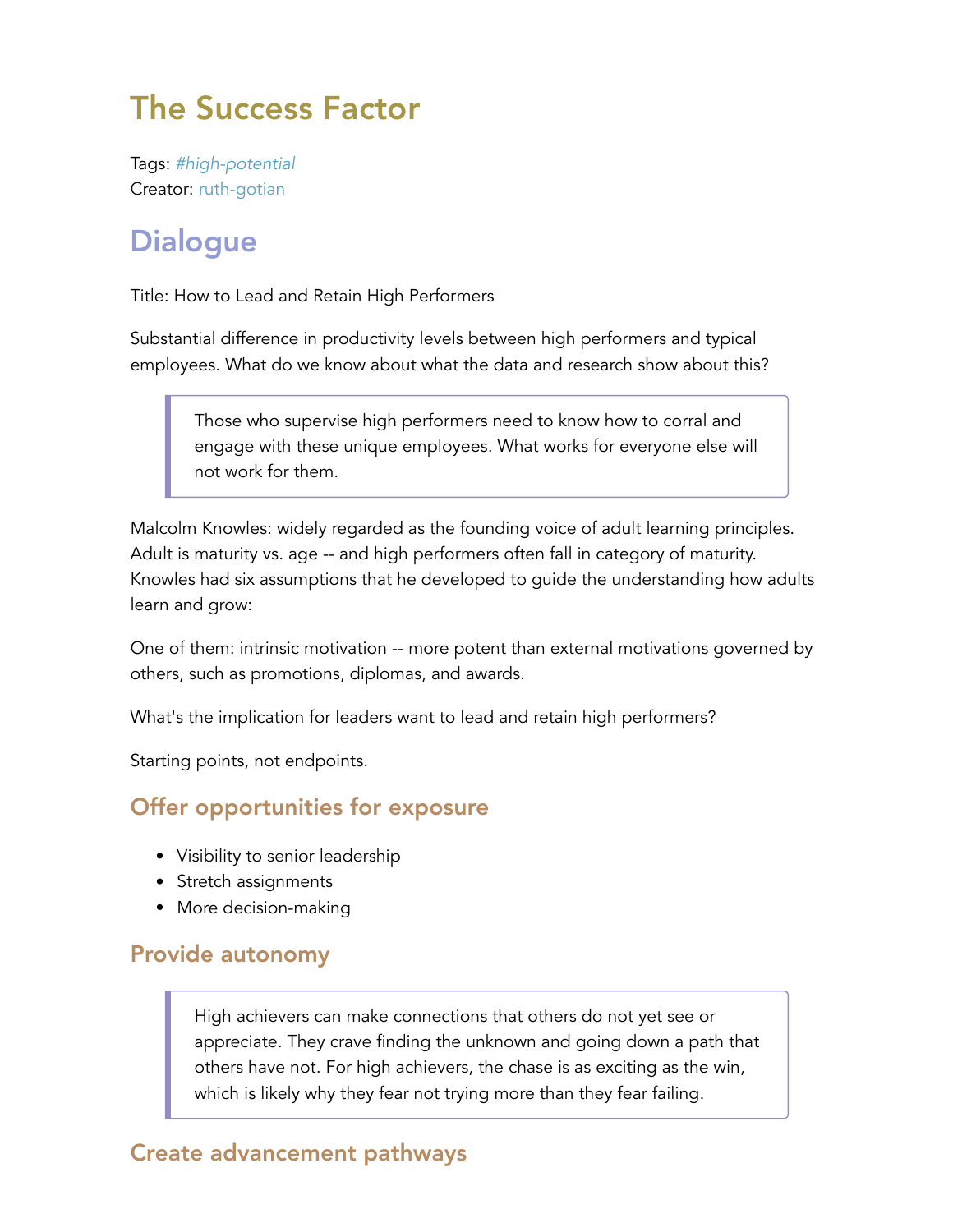High achievers prefer rapid promotion opportunities and will balk at doing the same types of tasks for years on end.

Client example?

### Offer further training

Often the developmental programs offered through human resources are not appropriate for what they need and are too generic to be of interest to them.

Provide funding.

Also, expect that they know what the opportunities are. Point --> manager engagement, esp. external

### Developing a team

High achievers know others like them. Developing a team of high achievers requires putting together a blend of senior, junior, and midcareer top performers so that they can learn from and support each other.

I think many leaders have had the experience of having a person on their team vs. a team of high performers. What's a shift here?

# **Quotes**

*Highlight [page 63]:* Every organization should be tripping over themselves to recruit these high achievers, and doing whatever is necessary to retain them. Research has shown that high achievers can quickly take on a leadership role and develop a highperformance mindset within an organization (Mackay, 2015; Huselid, 1995). Highachieving employees, those who routinely blow benchmarks out of the water, can be the most productive colleagues yet challenging to retain. While a higher salary might be their stated reason for departure, for high achievers, the lack of mentorship and murky path to leadership is a major reason they walk out the door.

*Highlight [page 64]:* Most organizations do not have formal programs to recognize and develop high achievers as a pipeline of future leaders. So what is the result? The high achievers get frustrated by the lack of advancement and innovation and leave the organization. The company is then left with average or, even worse, below-average employees. Ultimately, there is a real business case for actively working toward retaining high achievers.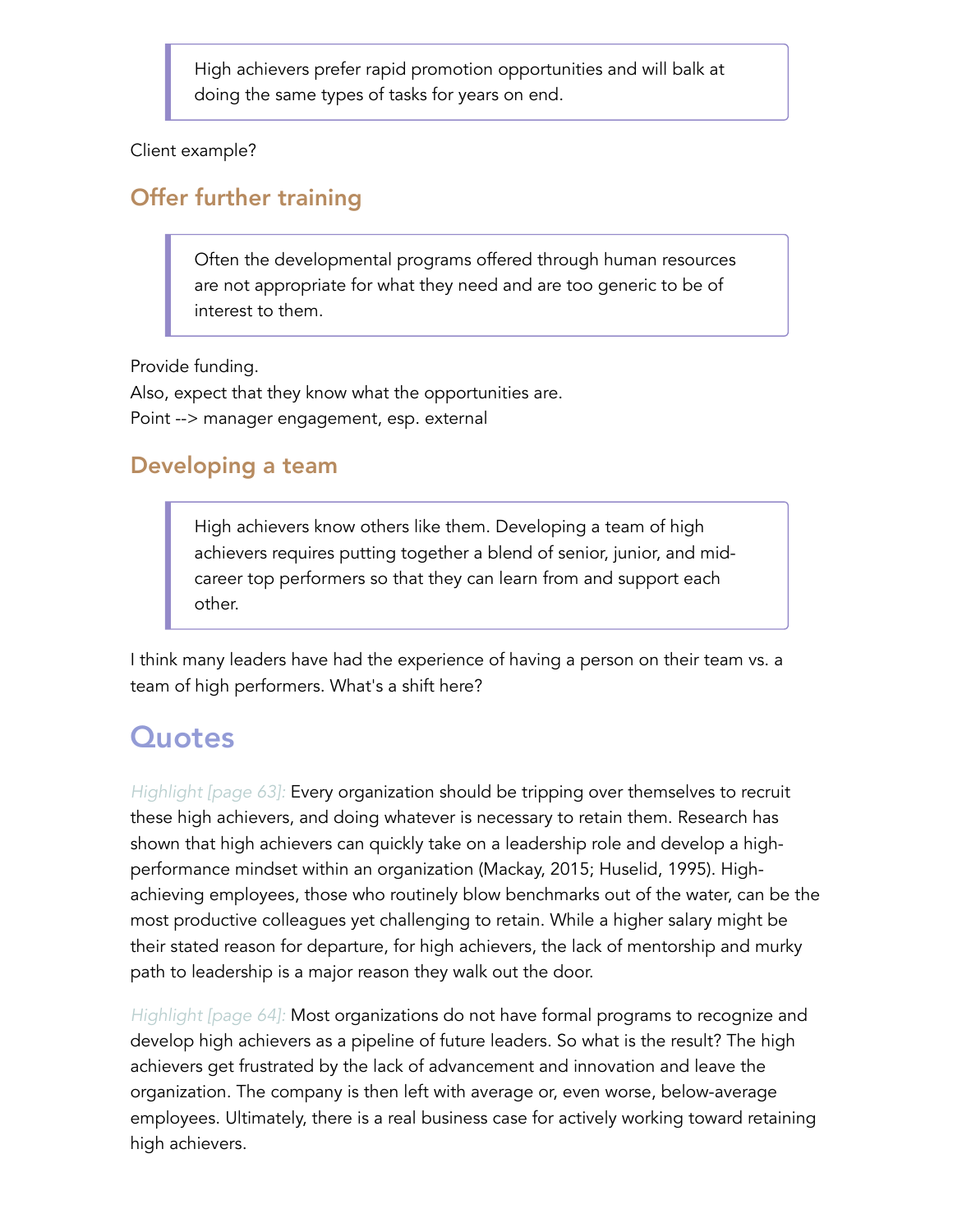*Highlight [page 64]:* Malcolm Knowles, one of the founding fathers of adult learning, coined the term andragogy and considered it the "art and science of helping adults learn" (Knowles, 1968). Knowles had six assumptions that he developed to guide the understanding of adult learning. They have become the cornerstone of this field and need to be understood to build more high achievers: 1 As a person matures, they advance from a dependent personality to a self-directed human being. They like to choose how they will learn, such as in a formal classroom or webinars. The adult learning environment needs to be a place where a culture of respect, support, and acceptance is fostered. There needs to be a level of psychological safety to leverage the maximum learning potential (Edmondson, 2019). 2 An adult compiles a growing stockpile of experiences, which serve as a rich source for learning. Every experience is an excuse to learn. That is why high achievers view feedback as an opportunity for enhancement, not a critique (Gotian, 2020c). They understand any insight can make them better, faster, stronger, more efficient, or innovative. The readiness of an adult to learn is firmly related to their social role. If your role does not provide any opportunity or expectation for growth or innovation, why try harder? If, however, you are always expected to be curious and original, you are more likely to seek opportunities to learn. 4 As people age and mature, their perspective shifts from the future application of knowledge to its immediate use. As a result, an adult is more attuned to a problem-centered approach than a subject-centered focus on learning. They want to know how their knowledge will be helpful to them and their work or life. 5 Intrinsic motivation, which is focused on the person and their internal desire to learn, is more potent than external motivations governed by other people and can be seen when it is driven by recognition such as promotions, diplomas, and awards (Deci and Ryan, 1985, 2000). 6 Adults need to know why they are learning something. They do not want to memorize random facts that are not anchored in anything useful.

*Highlight [page 66]:* Research by Daniel Pink demonstrates that for high achievers, extrinsic values such as bonuses or salary increases do not improve productivity at nearly the same rate as intrinsic motivators such as adding value to an organization (Pink, 2009). High achievers want to see examples of creative innovation, curiosity, and passion for raising the bar. They want to know that the organization is investing in their professional development and their path forward within the company. There are several things an institution can do to develop its high achievers.

*Highlight [page 67]:* Those who supervise high performers need to know how to corral and engage with these unique employees. What works for everyone else will not work for them. Research has shown that irrespective of industry, job function, or status, the common denominator that high achievers seek in a boss is a caring nature, a good communicator, authenticity, results-oriented, and a strong inclination to help and develop others (Mackay, 2015; Sutton, 2010).

*Highlight [page 68]:* Let the high achievers show their leaders and others what they are capable of accomplishing by provide them with ongoing stretch assignments and projects where they have greater exposure and visibility to senior leaders and other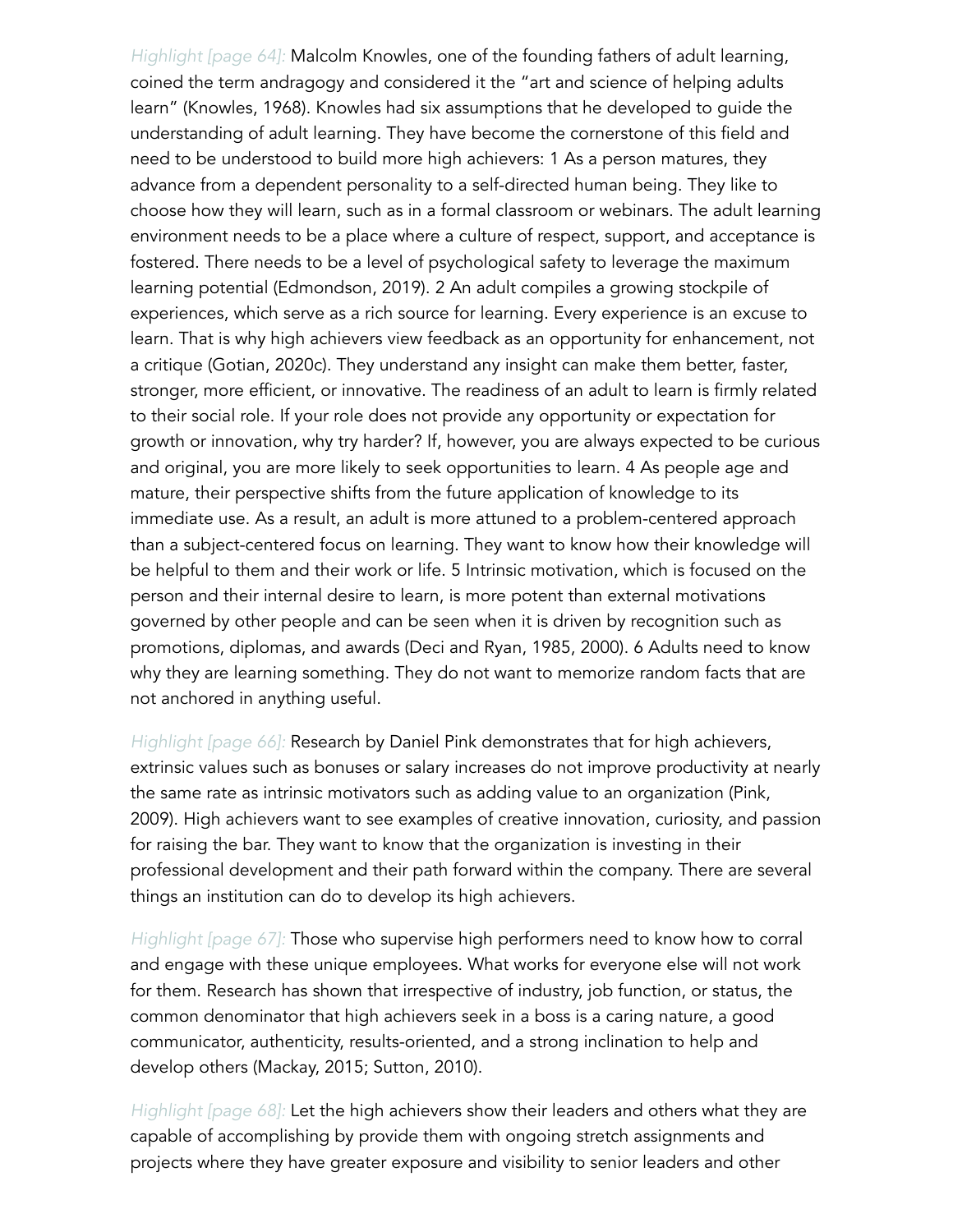teams. For example, allow them to head up a task force, lead a cross-functional team, conduct an analysis, or develop a proposed solution for a pervasive challenge. Give them a lead role in presenting these ideas to the executive leadership team. If you want to prevent your top performers from relocating, allow them to lead global teams (Willyerd, 2014). High achievers want to know that their work adds value. They thrive off of feeling like they are respected and have a seat at the decision-making table. Offer them domains of ownership where they feel empowered to think like CEOs. For decisions that impact high performers but lie outside of their responsibilities, provide ample context and transparency while treating them like decision-making partners, not simply employees who will execute orders from the leadership.

*Highlight [page 68]:* High performers live for the challenge of solving a problem (Tobak, 2015). To do this effectively, they need the right conditions where they can quench their craving for autonomy and avoid being micromanaged. They need the freedom to be creative in their thoughts and processes while having the authority to complement their responsibilities. If this does not match, high achievers start to look for other opportunities that are better aligned with their needs.

*Highlight [page 69]:* High achievers prefer rapid promotion opportunities and will balk at doing the same types of tasks for years on end (Kanter, 1977). They do not wish to sit in the same chair doing the same type of work just because the person in the role senior to them is stuck in their career. The high achievers recognize that the faster they get promoted, the better opportunity they will have to work on challenging assignments, which they crave. Promotions and fasttrack career opportunities would be expected and increase the likelihood of retention of the high achievers.

*Highlight [page 69]:* Despite all of their accolades and advanced degrees, high achievers are always on the hunt. They look for opportunities to enhance and broaden their knowledge. Often the developmental programs offered through human resources are not appropriate for what they need and are too generic to be of interest to them. Consider offering them opportunities to further their training, learn new skills, and broaden their career pathway. These courses can be in person or online and might be provided outside of your institution. Provide flexible working conditions so that they can go to class or work on assignments as needed (Trank et al, 2002). High performers are engaged when they learn new skills and immediately recognize their application in their daily work. The learning will lead them to get more excited about projects. Do not worry about them working less because they are not in

*Highlight [page 70]:* 46 HIGH ACHIEVERS AND SUCCESS the office; high performers will work until the job gets done, likely long after you went to sleep.

*Highlight [page 70]:* High performers tend to direct their learning through formal and self-directed learning options and are looking for an organization that will actively support that growth (Willyerd, 2014). Consider offering a professional development budget for high performers. Letting the employee have control over which course to take or conference to attend is essential. A culture of psychological safety and